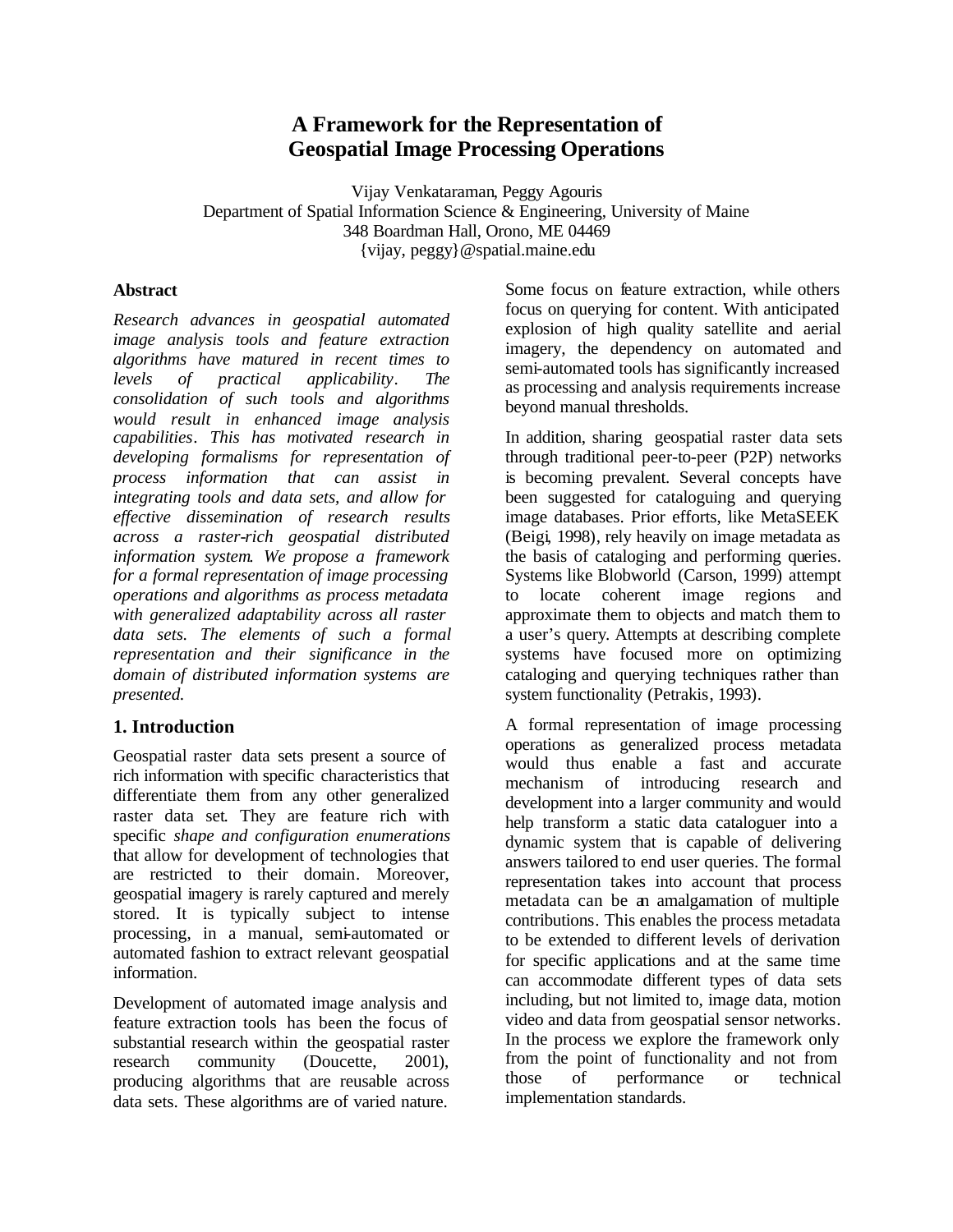The rest of the paper is organized as follows: Section 2 discusses Metadata, Section 3 presents the framework, Section 4 discusses a Raster-rich Geospatial Distributed Information System (RGDIS) with a conclusion in Section 5.

### **2. Metadata**

Metadata, in the traditional sense of the word, is data about data in terms of meaning, content, organization, or purpose of data (Liu, 1997). Metadata can be broadly classified into *logical* and *machine-interpretability* representations. The former defeats the scope of having metadata as a means to achieve automation. Hence machine-interpretability has taken precedence over logical representation and the metadata is primarily used as a mechanism communication between disparate components or systems. A middle of the ground approach adopts metadata at both the logical and machine levels, with explicit relations between the two for easy inter-translation.

Metadata is also used for representation at different levels of *granularity* and *perspectives* (Vassiliadis, 1998). When granularity is global, metadata is most representative of the conceptual or logical level (*logical perspective*) and at atomic granularity, is more machine interpretable (*physical perspective*). This approach has lead to the various models of defining and structuring metadata for different application domains and query models. In addition to this, metadata schemes have also been further enhanced by incorporating semantics and ontology (Bornhövd, 1999) using ontology as a common interpretation basis for simple semantic objects.

Image processing operations have been represented in many commercial desktop or workstation applications as *program scripts*. However, they have hardly been designed in the context of distributed information systems, and generally use proprietary interfaces and representation schemes that will work only within the bounds of the concerned software environment (e.g., MATLAB Image Processing Toolbox and Scripts). We redress this shortcoming by proposing to extend the scope of

metadata to define processes, and *treat process metadata independent of any specific object*. This allows us to generalize process metadata and introduce a representation framework for processes that would be valid across entire raster data sets.

# **3. Elements of Formal Representation**

Any formal representation of image processing operations should address issues related to distributed information systems as their primary application domain. Fig 1. shows the elements of the formal representation which allows for different types of metadata coexisting in the same system. *Images* in a database system form the raw data and are associated with *descriptive metadata*. The dynamic *process metadata*, independent of any particular image, can be used to derive processed images on request. Process metadata can be nested or called from other process metadata and typically contain a sequence of steps of an operation. To support this, a basic syntax and toolbox containing standard functions need to be designed on which more complex algorithms can be built.



**Fig 1. Elements of Formal Representation.**

A process metadata can be approximated syntactically as follows:

<*header*> <*input specifications*> <*constraint specifications*> <*operation code: tool identifier*> <*output specifications*> <*flag*>

The *header* identifies the type of metadata and also contains a unique identifier within the system, and can contain information on physical location and security associations. *Input*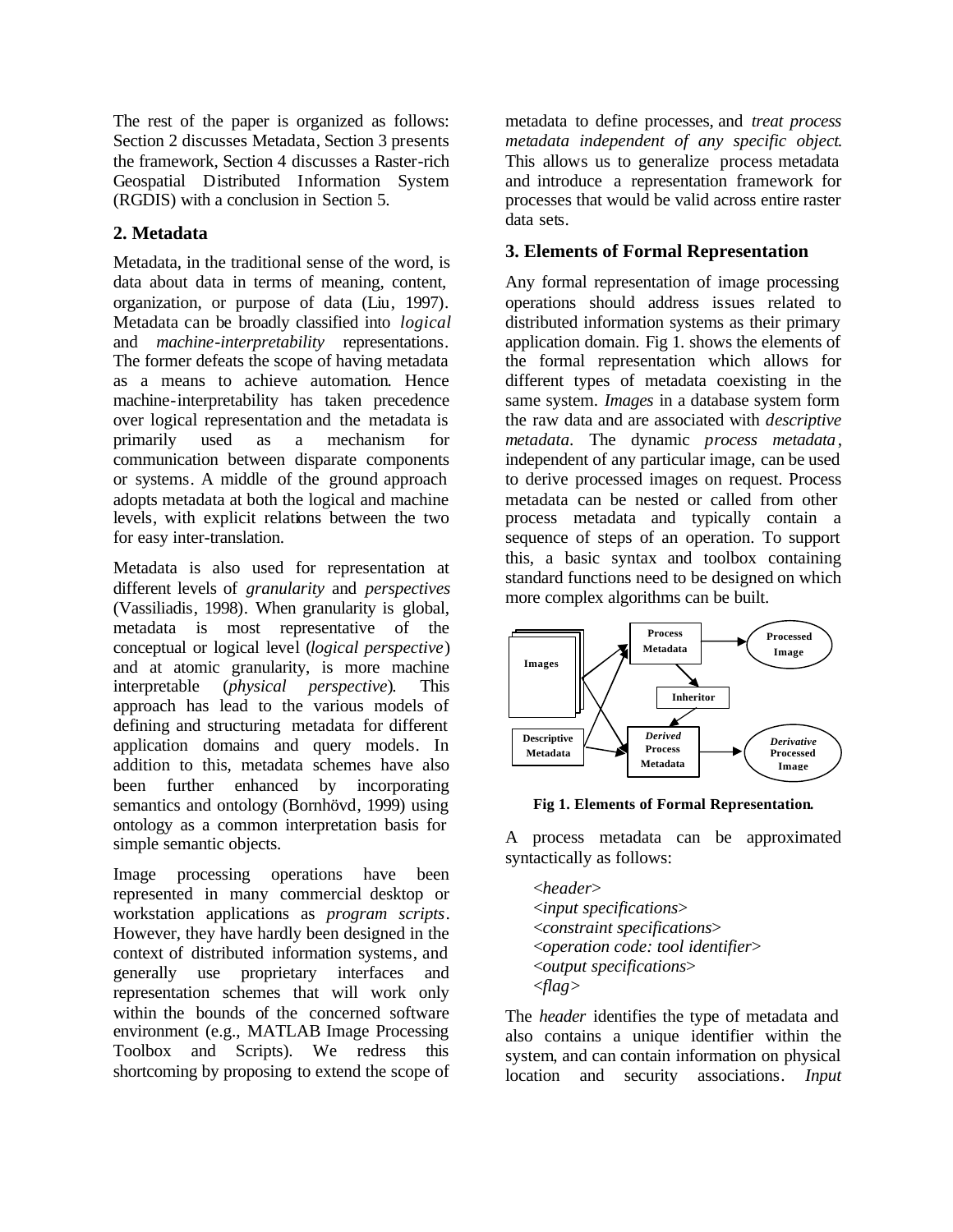*specifications* are used to gather necessary inputs, including the object to be processed. *Constraint specifications* immediately follow the input specifications which check if the current process metadata can be applied on the object. *Operation code* contains the actual processing code. A *tool identifier* is contained within the code specifying any built-in or externally referred tools *or process metadata* to perform an operation. After processing, the object state and associated descriptive metadata are updated to reflect changes. Every operation sequence may individually recheck the updated metadata for constraint satisfaction. The *output specification* returns the object after successful operation. A *flag* is used to signal the result of an operation and can also be used to return a confidence level of output based on any custom metrics used to measure the quality of input and output.

A classic example of a process metadata is given below:

```
<metadata type="process" id="{unique id }">
          <input param="{obj}, {par1}">
          </input>
          <constraint param="{obj}">
                    ……
          </constraint>
          <constraint param="{par1}">
                    ……
          </constraint>
          <process>
                    \langleopr toolid="{unique id 1}" param="{obj},
{par1 } output={out1}" />
          </process>
          \leqoutput result="{out1}" />
          <result toolid="{unique id} param="{obj}" 
default="1" />
</metadata>
```
The framework of a process metadata system should have the following elements:

- *Header*: Every metadata contains a header that describes in detail the type of metadata. Descriptive and process metadata are distinguished through their headers
- *Standard Process Metadata Interface*: A standard interface for the process metadata allows an object reference can be passed regardless of the type. Likewise, it should also contain a standard result interface that can return a basic response to a request.
- *Process Metadata Constraint Definition*: Every process metadata has built in a constraint definition which decides if the operations are possible on an input object. If the operations are possible then the sequence of operations are carried out and the result returned. If the input object does not satisfy the constraints, then a negative response is returned.
- *Object States*: The purpose of an object state is to uniquely identify the object within the system and track the evolution of the object with progression through different process metadata operations. A history of the object states can also be maintained to enable rollback.
- *Code and Platform independency*: Process metadata can refer to external binary toolsets that have been specifically developed for use on raster data sets. This has two practical advantages: (1) It can accommodate both open and closed source systems, and (2) it can bypass the limitations of a metadata system by embedding intensive operations in toolboxes wrapped with the process metadata classes
- *Inheritance*: A previously defined process metadata to be enhanced further through derivations for further specialized operations. In this case, the derived process metadata would reference the parent process metadata and add further operations to the result of the parent process metadata. Inheritance can also be inherited from multiple parent metadata.
- *Representation standards*: Standards (e.g. XML) used to represent the metadata should comply with platform independence and must be internet enabled.

### **4. A Raster-rich Geospatial Distributed Information System (RGDIS)**

Digital collections of geospatial data sets and their public dissemination have been a popular theme among researchers in the last decade. The information to be shared is indexed through